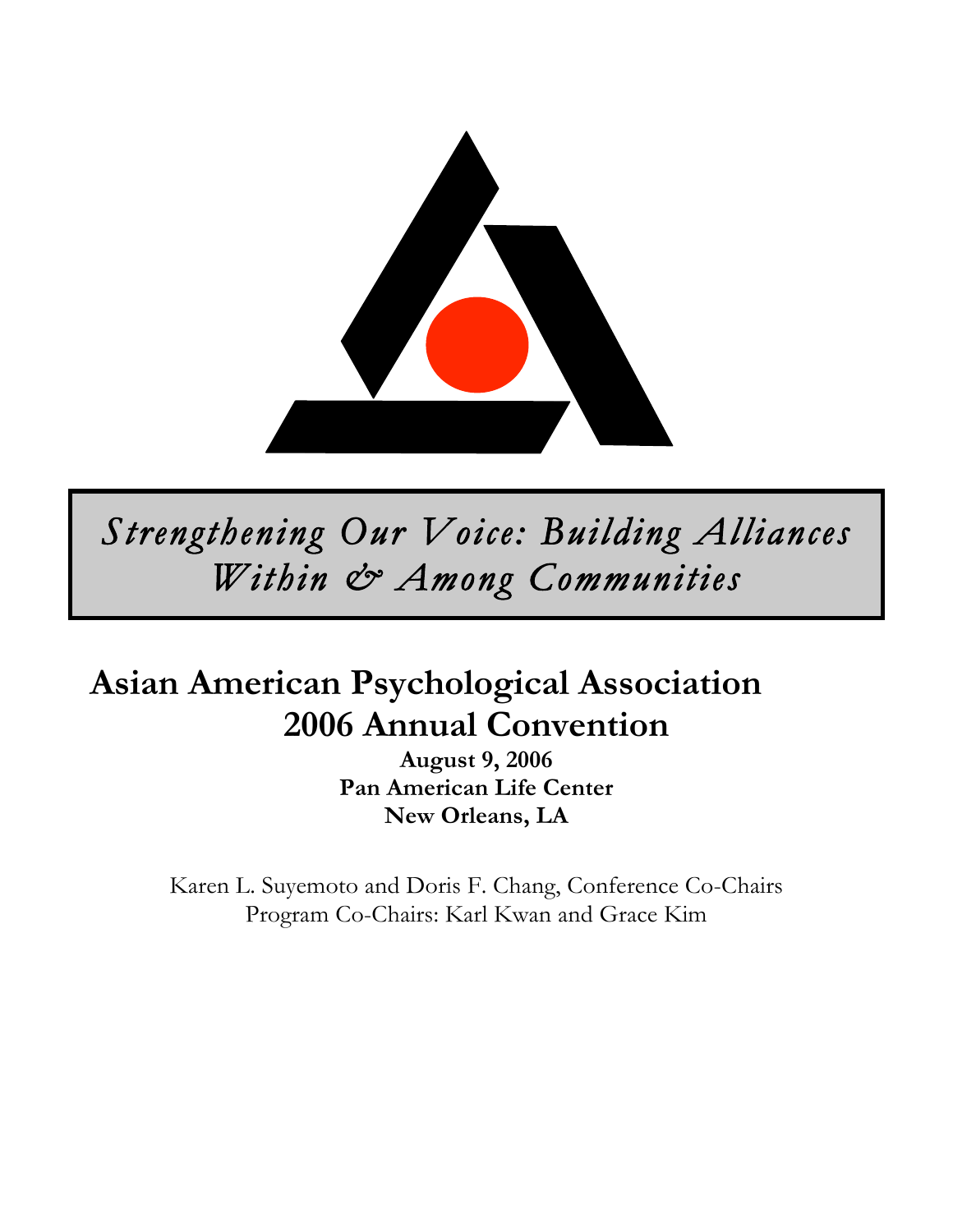**Welcome to New Orleans!** We are pleased that you have joined us. Thanks to the efforts of a great program committee, we have created a stellar conference program exploring issues of diversity, similarity, and alliance building between Asian Americans and other communities of color and across diverse Asian American groups. In celebration of our convention theme, "Strengthening our Voice: Building Alliances Within and Among Communities", we are excited to present a variety of special offerings, starting with our distinguished keynote panelists, Azara Santiago-Rivera, Janet Helms, Christine Iijima-Hall, and Michael D'Andrea. Conference sessions address a range of topics including community building and advocacy efforts in the aftermath of Hurricane Katrina, building Asian American-Black alliances, and strategies for working with Sri Lankan Americans. We have also organized a range of networking opportunities throughout the day, including caucus meetings during the lunch hour and a new and improved format for the afternoon mentor-mentee reception. Our annual awards banquet will be held this year at the Asian Cajun Bistro, in honor of the many cultural groups that contribute to New Orleans' distinctive and colorful heritage.

We hope that you enjoy these events and find many opportunities to reconnect with old friends, make new connections, and work to build bridges across our diverse communities.

> Karen Suyemoto and Doris F. Chang Conference Co-Chairs

#### **Program Sponsors:**

AAPA is particularly appreciative of the Division on Women and the Department of Health and Human Services Office of Women's Health for supporting this year's conference. The DoW and the AAPA collaborated on a grant to the DHHS's Office of Women's health. In addition to supporting DoW initiatives and members, this grant has supported multiple aspects of our 2006 convention, including facility and media costs, our keynote panel, the poster session, and reimbursement for student volunteers. We appreciate DoW's collaborative efforts and support!

Thanks also to the APA Science Directorate for their financial, organizational and intellectual contributions in the New Professionals Career Workshop Breakfast.

#### **Conference Committee**

Sessions Co-Chairs: John Tawa and Ravi Gatha Poster Co-Chairs: Matt Miller and Victoria Ngo Mentor-Mentee Reception Coordinator: Szu-Hui Lee Bookdrive Co-Chairs: Arpana Gupta and Urmi Chakrabarti Awards Committee: Frederick T. L. Leong (Chair), Kevin Chun, Barry Chung, and Yu-Wen Ying Registration Chairs: Angela Ebreo and Nancy J. Lin Volunteer Coordinators: Neha Navsaria and Julie AhnAllen Banquet Coordinator: Stephanie Day

Program Reviewers: Muninder Kaur Ahluwalia, Julie AhnAllen, Jocelyn Buhain, Grace Chen, Chun-Chung Choi, Keum-Hyeong Choi, E.J.R. David, C.G. Fabian, Que-Lam Huynh, Sara Cho Kim, Youngsuk Kim, Chu Kim-Prieto, Szu-Hui Lee, Christopher Liang, William Masten, Jeffrey Scott Mio, Ger Moua, Shivani Nath, Angela Minhtu Nguyen, Sumie Okazaki, Anneliese Singh, Nita Tewari, Quyen Tiet, Rachel Ting, Ayse Ciftci Uruk, Kenneth Wang, Joel Wong, and Christine Yeh

Poster Session Judges: Mark Chae, Christopher Liang, Lisa Suzuki, and Yu-Wei Wang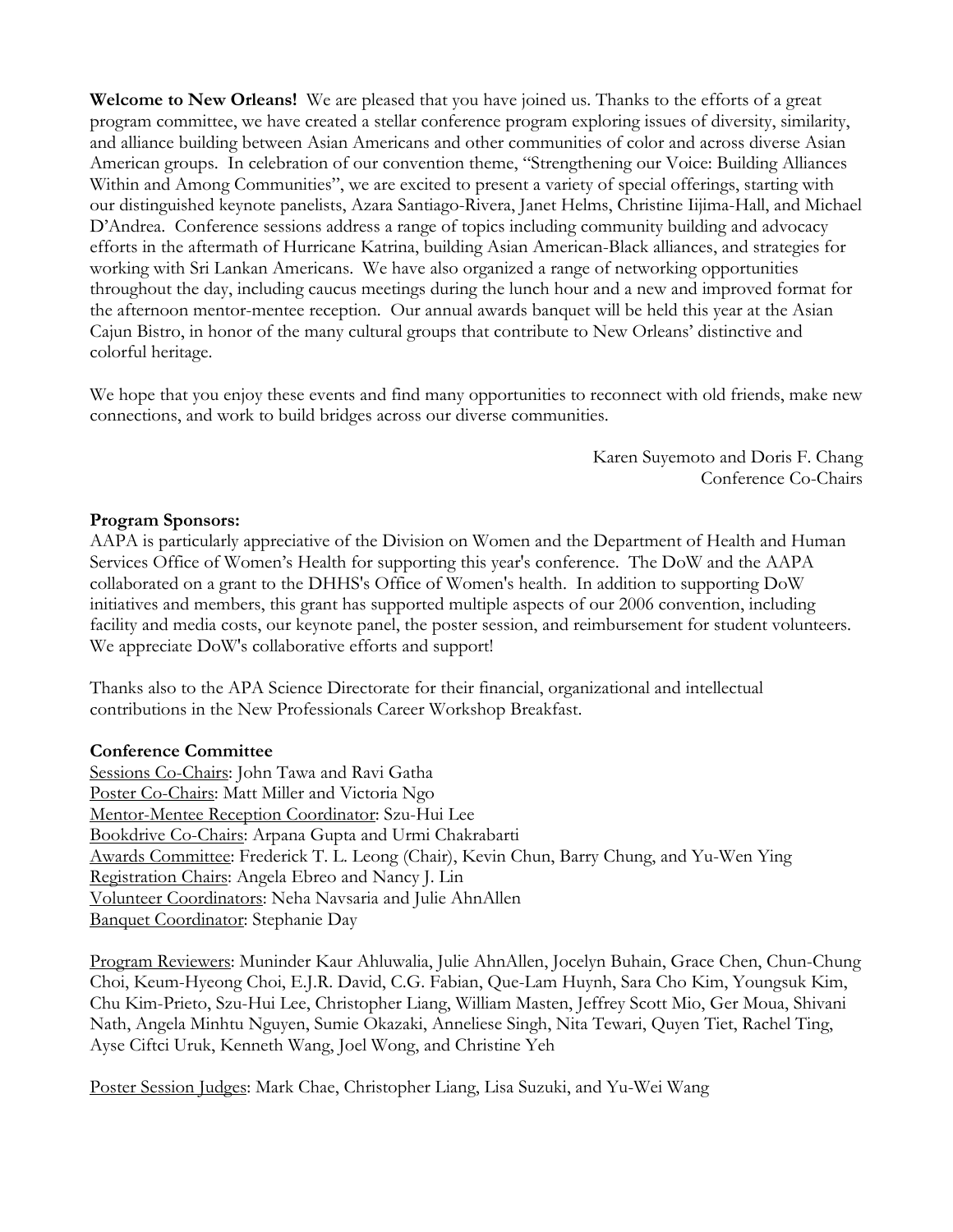Convention Volunteers: Annie Ahn, Jon Baello, Sylvia Cen, Tam Dao, Meenu Dhindsa, Carmel Gabriel, Bianca Ho, Anju Kaduvettoor, Oanh Meyer, Yoko Mori, Phuong Nguyen, Yuki Okubo, Marion J. Phoummarath, Stephanie Pituc, Anneliese Singh , Yong Park, Judy Tan, and Mary Tung

**Special thanks** to the following publishers and individuals for donations to the Book Drive to support student travel awards:

Boyds Mills Press, Coffee House Press, Creative Therapy Associates, Inc., Farrar Straus, & Giroux Publishers, Front Street Books, Guilford Publications, Harper Collins, Haworth Press, Houghton Mifflin, Gayle Iwamasa, Irene Kim, McGraw-Hill, The University of Michigan Press, Jeffrey Scott Mio, WW Norton and Co., Open University Press, Parent Magic, Inc., Rutgers University Press, Sage Publications, Teachers College Press, Temple University Press, and University of Hawaii Press.

We would also like to thank the Pan-American Life Conference Center and the International House for supporting AAPA with reduced pricing on convention services and accommodations for our members.



The Atrium is on the second floor--stairs are by the Pontchartrain Room.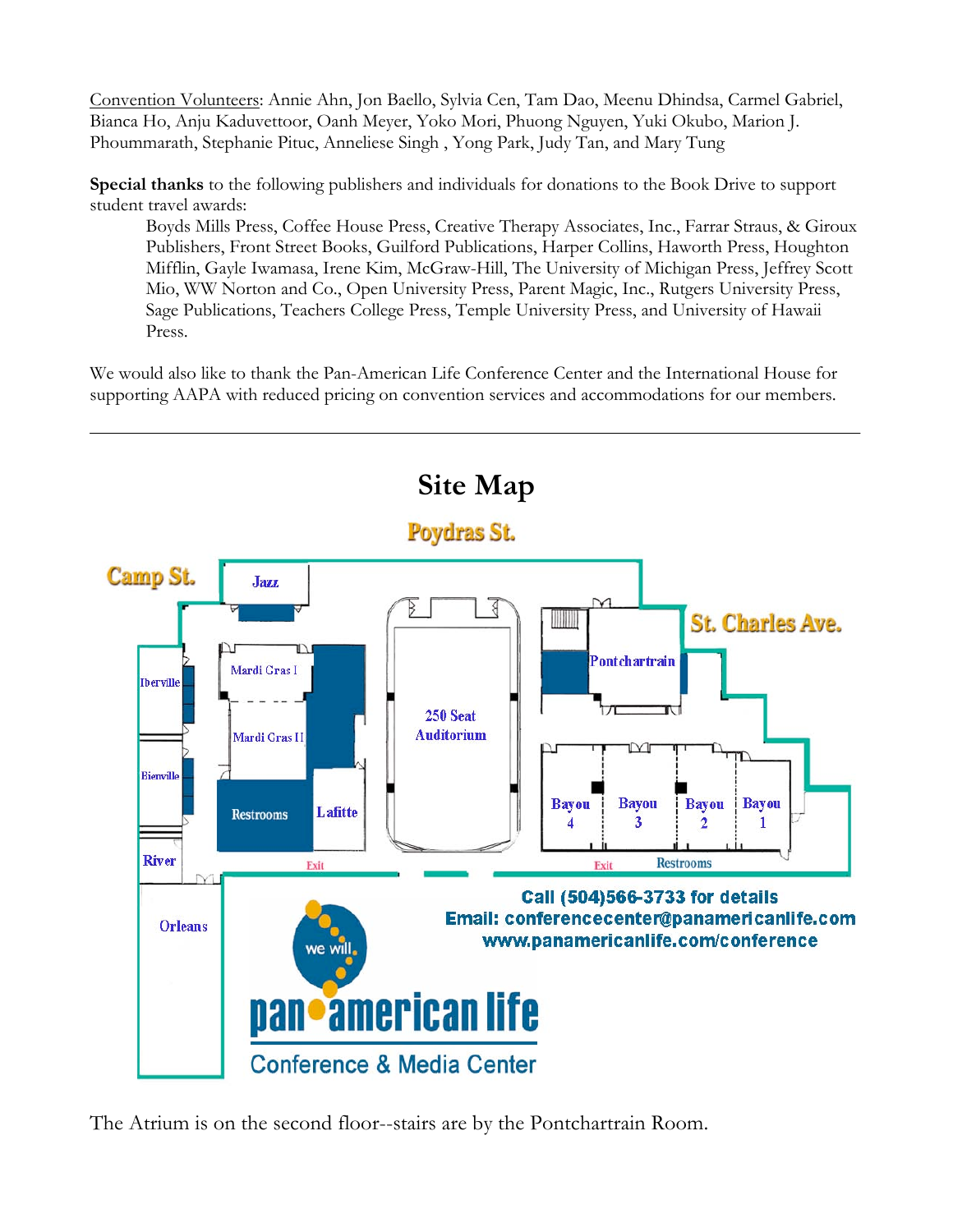# **2006 Conference Schedule**

#### **APA Graduate Student and New Professionals Career Workshop Breakfast: 7:30-8:45am ATRIUM**

Sponsored by the APA Science Directorate. What is the "right" career path for you and what does it take to achieve it? This breakfast meeting will be a time for graduate students and new professionals to explore career options that incorporate the various skill sets and expertise that scientifically trained psychologists possess and that employers value. Expert panelists who have taken different paths as psychologists will share their insights with opportunity for discussion. *Chair: Virginia Holt, Associate Executive Director, APA. Panelists: Phillip D. Akutsu, PhD (University of Michigan), Jeanette Hsu, PhD (VA Palo Alto)*

#### **AAPA Book Sale for Student Scholarships: 8:00AM-5:15am Outside the Session Rooms**

Get the latest books related to Asian Americans and multicultural psychology and support our student travel scholarships! Expanded book offerings this year include children's books, fiction titles, and other professional resources! **All proceeds benefit the Student Travel Fund.**

# **Posters on Display All Day! Atrium**

Although the formal poster session and opportunity to speak with the presenters is later in the afternoon, the posters themselves will be on display all day! Feel free to go up and check them out!

# **KEYNOTE ADDRESS: 9:00-10:30am AUDITORIUM**

# *Building Alliances for Social Justice: Bridging Racial and Cultural Differences*

**Azara Santiago-Rivera, Janet Helms**, **Christine Iijima Hall,** and **Michael D'Andrea** discuss the challenges and rewards of working collaboratively across and among diverse racial, ethnic, and cultural communities. They will share their personal experiences building alliances across communities of color and offer suggestions for establishing productive and mutually beneficial cross-community partnerships to improve psychological services and contribute to social justice.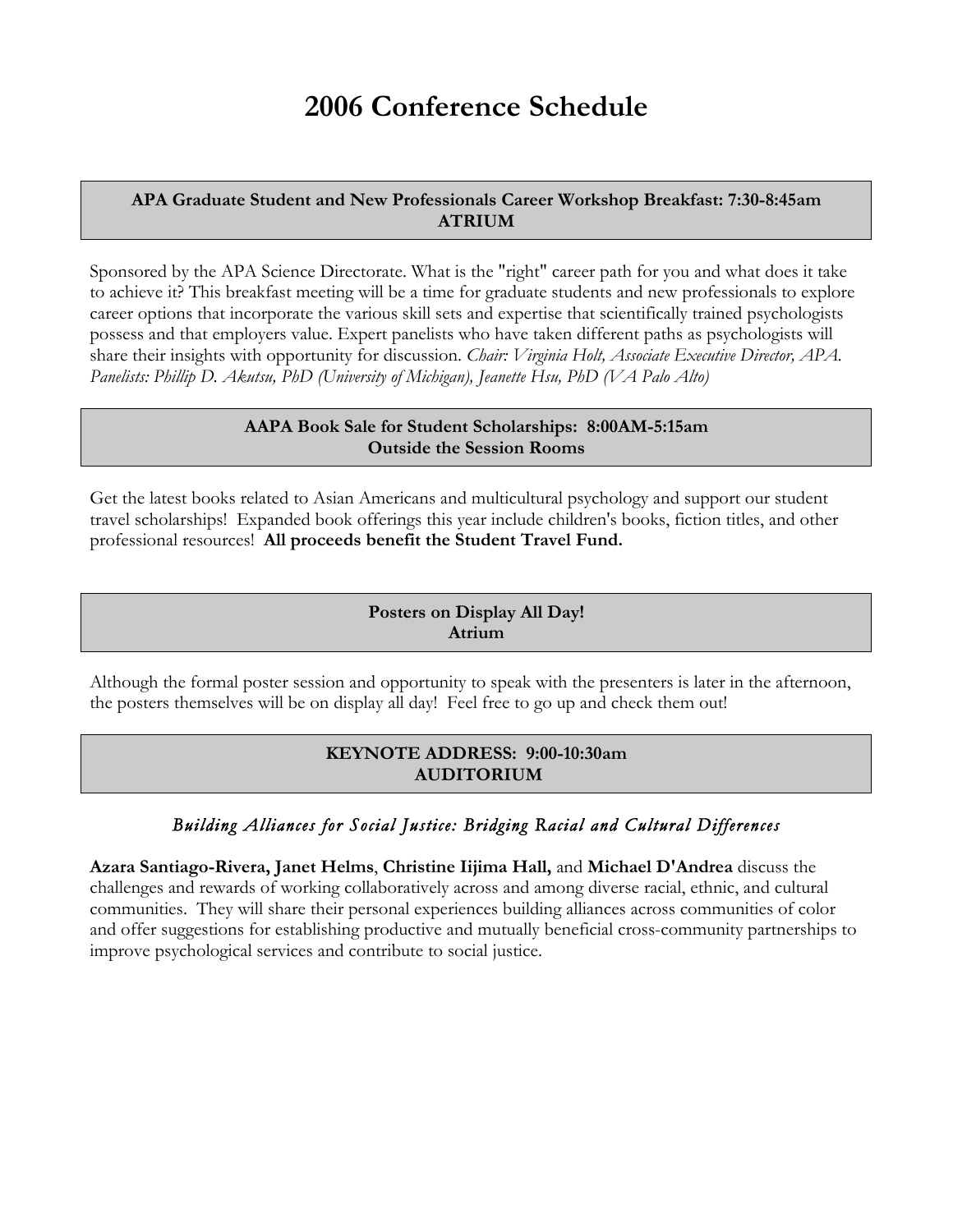#### **SESSION ONE: 10:45-11:45am**

#### Bayou 1 **Healing a Marginalized Minority: Multicultural Competency with Sri Lankan**

**American Clients,** *Amila C. Chandrapala, Samantha S. Wettimuny (California School of Professional Psychology)*

Sri Lankan Americans are significantly underrepresented in mental health research. Thus, their treatment needs and expectations may be unknown to clinicians who may encounter Sri Lankan American clients in community mental health. With the growth of the Sri Lankan population in the United States, it is essential that therapists be aware of the ethnic, religious, cultural and historical diversity of Sri Lankan Americans. The goal of this symposium is to increase multicultural competency with clinicians working with Sri Lankan clients, and to increase awareness of the mental health needs and important considerations when working with Sri Lankans and Sri Lankan Americans.

#### Bayou 2 **Building Asian American-Black Alliances: Processes, Benefits, and Challenges** *Karen*

*L. Suyemoto, John Tawa, Grace S. Kim, Jesse J. Tauriac & Jennifer Hamilton (University of Massachusetts, Boston)*

Alliance building between Asian American and Black communities has been noted as a crucial step toward confronting racial oppression but has not attracted much research and dialogue in the field of psychology. Consideration of this alliance building is an important endeavor, given the historically hostile relationships between the two communities and the social and political cost of such hostilities. This interactive session aims to create a space for dialogue about Asian American-Black alliance building in the field of psychology by addressing its processes, benefits, and challenges. The foci of the facilitated discussion will be on clinical, training, and community/educational contexts.

#### Bayou 3 **Building Alliances and Offering Innovative Services for Asian Immigrant Youth** *Stanley Sue (Chair, University of California). Presenters: Munyi Shea, Angela Kim, Sarah Lee, & Winnie Ma (Columbia University). Discussant: Christine J. Yeh*

The massive influx of Asian Americans and their families into the United States in recent years warrant culturally relevant services and interventions. This symposium seeks to illuminate our understanding of the unique challenges and similarities shared by Asian immigrant youth in their educational and psychological development, and their service needs across multiple social contexts: School, community, college and clinical settings. Implications for service providers, researchers, and educators are discussed.

#### Bayou 4 **Division on Women SPECIAL SESSION: Physician Heal Thyself: Examining the role of psychologist self-care practices on the treatment of Asian Pacific Islander American women's mental health concerns.**

*Neesha Patel (San Francisco State University) & Susana Lowe (University of California, Berkeley)*

The presenters will discuss findings from their study on self-care practices among female Asian American psychologists and psychologists-in-training. Utilizing videotaped interviews, the presenters will examine the tools psychologists encourage their clients to use and the extent to which these tools are implemented by practitioners and scholars themselves. Implications for the relationship between practitioner self-care and effectiveness of health service delivery to APIA women will be discussed. This session will be highly interactive with the goal of creating recommendations for promoting best practices for burnout prevention and self-care among APIA women psychologists and psychologistsin-training.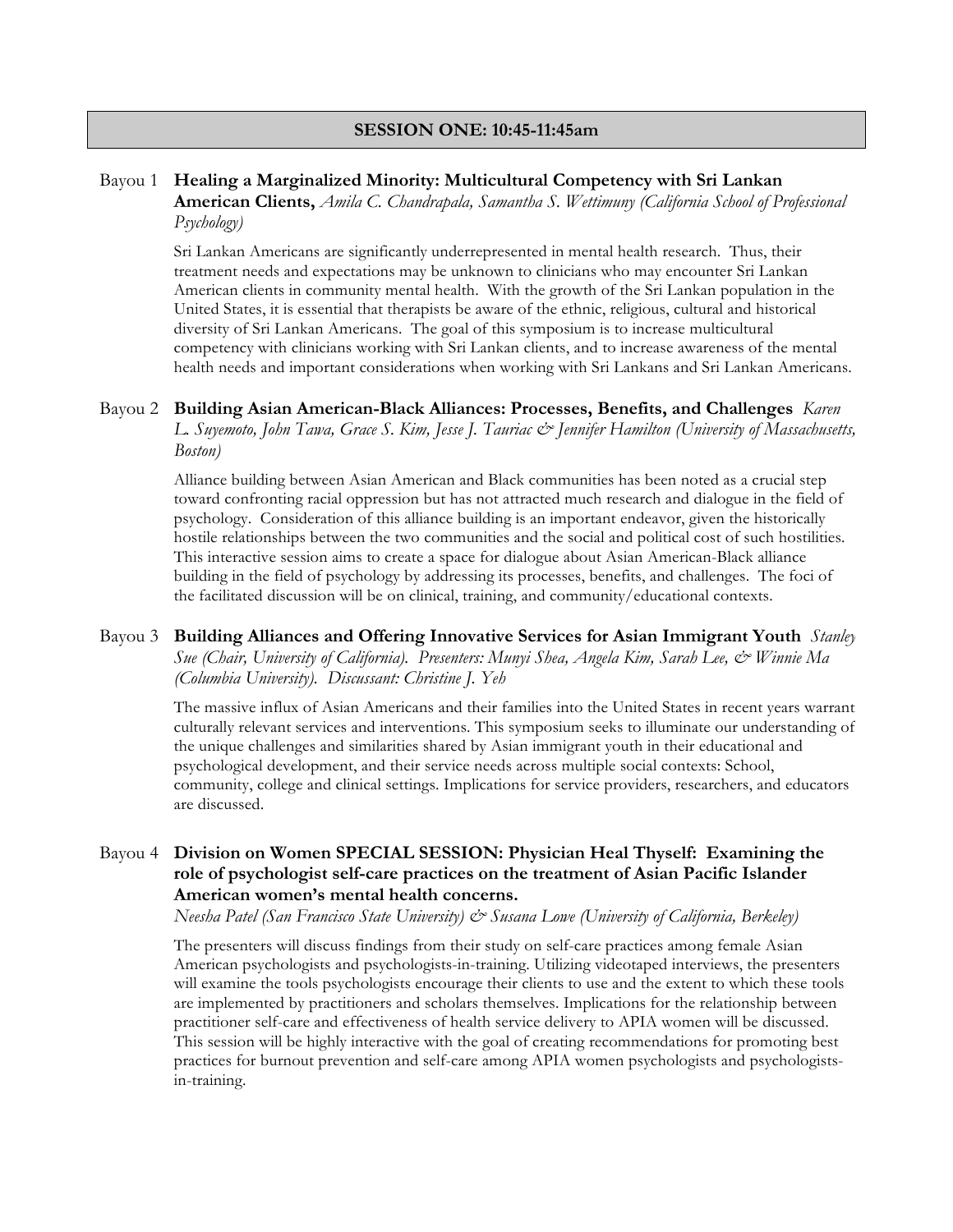# **LUNCH AND CAUCUS MEETINGS: 12:00-1:00pm**

In response to member feedback requesting more opportunities to network, connect, and discuss common interests and experiences, we are convening 5 caucuses/discussion groups during the lunch hour. Everyone is welcome! **If you have signed up for a box lunch, you may pick it up in the Atrium before proceeding on to the meeting room listed below.** 

- Bayou 1 **College Counseling & Student Affairs:** representing interests in Asian Americans and racial minority experiences in higher education related to Student Affairs, University/College Counseling, connections between academics and mental health in college students.
- Bayou 2 **Social Justice & Advocacy Task Force**: representing interests in community advocacy, public policy, and social justice oriented research, practice & teaching issues.
- Bayou 3 **Child/Adolescent Issues:** representing interests in Asian American and racial minority children, adolescent and family issues and experiences; research, practice, and policy issues with children and adolescents.
- Atrium **Research Methods:** representing interests in qualitative and quantitative research issues for exploring race and culture generally and issues related to Asian American populations, methodological challenges, measures, issues in operationalization and defining variables.
- Bayou 4 **Division on Women: Ready Set Go... Setting an APIA Women's Mental Health Action Agenda.** All conference participants are welcome to participate in creating an agenda for the upcoming year on APIA women's mental health concerns. Attendees will be invited to devise concrete steps for action based on findings from a needs assessment as well as participant feedback and ideas. This session will include opportunities to learn more about the Division on Women and elections for leadership in the upcoming year.

#### FUTURE OPPORTUNITIES FOR NETWORKING

This past year, AAPA has developed four Executive Task Forces to better serve our members: The Task Force on Social Justice and Advocacy (chaired by Michi Fu: <michifu@pacbell.net> and Donna Nagata: <nagata@umich.edu>), The Task Force on New and Early Career Professionals (chaired by Verna Fabella-Hicks: <vfabella@msn.com>), The Task Force on Practice (chaired by Soni Kim: <sonikim@earthlink.net>), the Student Division Task Force (chaired by Szu Hui Lee:  $\leq$ lee.1978@osu.edu>). These task forces have been working on developing recommendations, short and long-term goals and action items for the associations and are just completing their initial work. There will be many future opportunities to get involved in making the Task Forces' recommendations a reality. Look for listserv announcements about how to get involved!

In addition, AAPA has been and will in the future offer on-line forums. In the past year, Alvin Alvarez and Muninder Kaur Ahluwalia facilitated an on-line forum addressing Racism and Asian Americans. Look for coming announcements on the AAPA listserv about new forums starting. If you are interested in facilitating a topical on-line forum, contact Alvin at aalvarez@sfsu.edu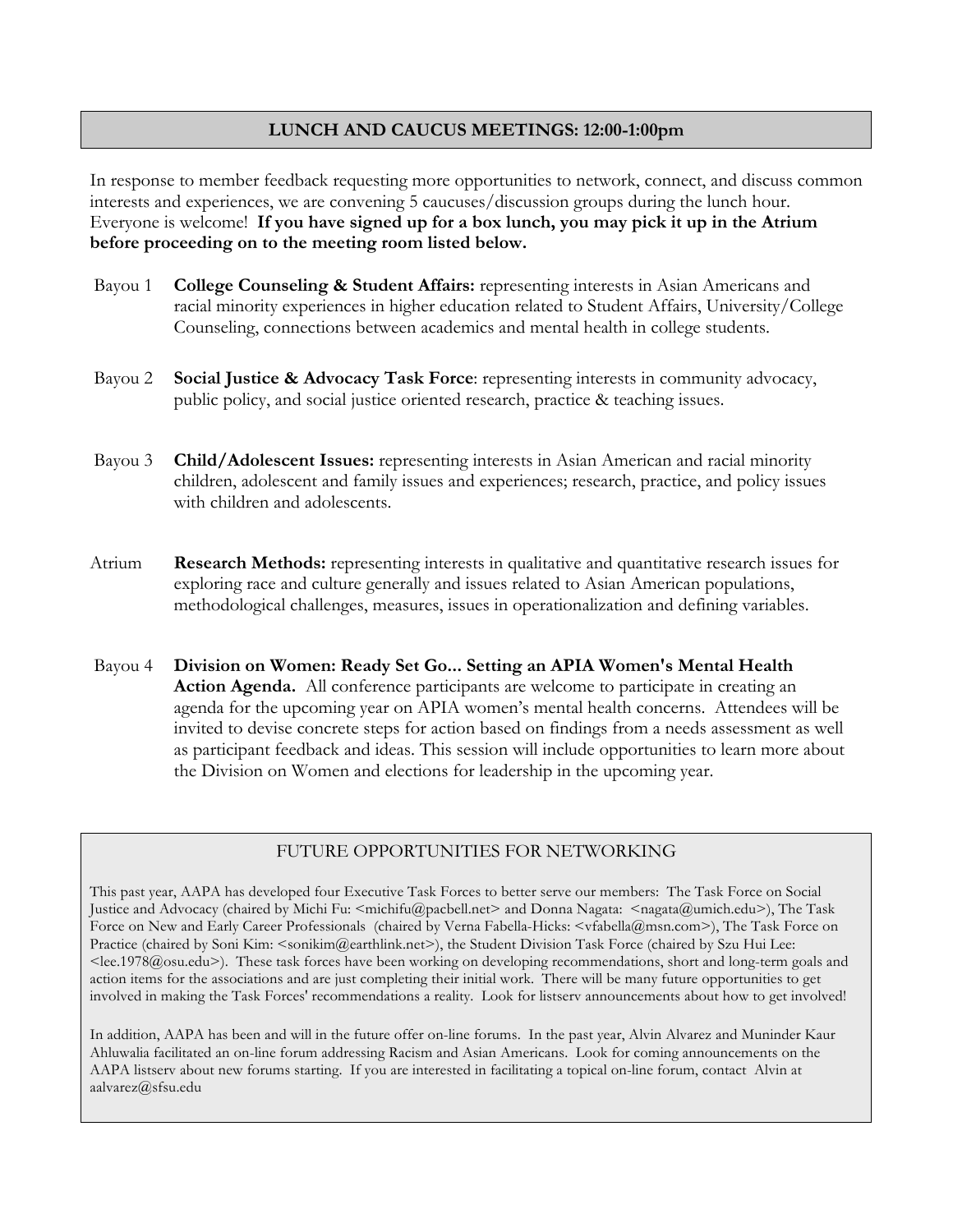#### **SESSION TWO: 1:15-2:15pm**

#### Bayou 1 **In their shoes: Understanding Asian American college students** *Delia C. Hom (Northeastern University)*

In this interactive workshop, participants will discuss trends and current issues facing Asian American college students. Through the lens of Chickering's Seven Vectors of College Student Development, we will work together to explore the extent to which this model accurately applies to Asian American college students today. Drawing from personal reflection, and group discussion, we will discuss the barriers to providing well-informed support for Asian American college students from multiple perspectives.

#### Bayou 2 **Social Justice Research: Who Decides What is "Just"?** *Phuong T. Nguyen, Nancy J. Lin, Stephanie C. Day & Karen L. Suyemoto (University of Massachusetts, Boston)*

As research approaches with social justice and empowerment goals are increasingly utilized by psychology and Asian American studies, challenges and complexities associated with these methodologies are more likely to face researchers. Research conducted with social justice goals inherently requires researchers to simultaneously occupy multiple roles (e.g., social justice activist, researcher, psychologist) which may compete and contradict one another. When situations arise where researchers feel that social justice is somehow being undermined, they must find ways to balance their personal beliefs and backgrounds, definitions of social justice, responsibility to the larger community, and roles as researchers.

### Bayou 3 **Stigma and Mental Health Utilization: Findings from Asian-American, African-American, and Latino Communities** *Lawrence Yang, Deirdre Anglin, Rosangely Cruz-Rojas, & Philip Alberti (Columbia University)*

Stigma has been proposed as a critical reason for why ethnic minorities underutilize mental health services. Yet few studies have examined how and why stigma is particularly relevant for ethnic minority groups. The goal of this program is to empirically examine what types of stigmatizing attitudes are relevant for specific ethnic minority groups, and how these may act as barriers to mental health service utilization. Through four research presentations utilizing a detailed vignette experiment study design, we report distinct types of stigmatizing attitudes for Asian-American, African-American, and Latino groups. We suggest ways for our research to be applied to community interventions and/or public policy.

Bayou 4 **Tiger or the Lady? A Contemporary Discussion of Asian American Women** *Michi Fu (Chair, Asian Pacific Family Center of Pacific Clinics & Private Practice), Christine I. Hall (Maricopa Community College District*)*, Reiko H. True (University of California), & Debra M. Kawahara (CSPP at Alliant International University)*

> This symposium examines Asian American women in their current context. In doing so, we begin by exploring the impact of stereotypes, where Asian American females are typically forced into the "lady or the tiger" categories. Issues regarding body image and career development will be examined in light of the stereotypes faced. We will also devote time for discussing the double jeopardy of racism and sexism that Asian American women face. Specifically, there will be a discussion of how to empower Asian American women despite external and internalized oppression. We then examine themes emerging from research findings regarding Asian American females in leadership. Finally, the panel will engage the audience in a discussion of themes and possible research and clinical implications to follow.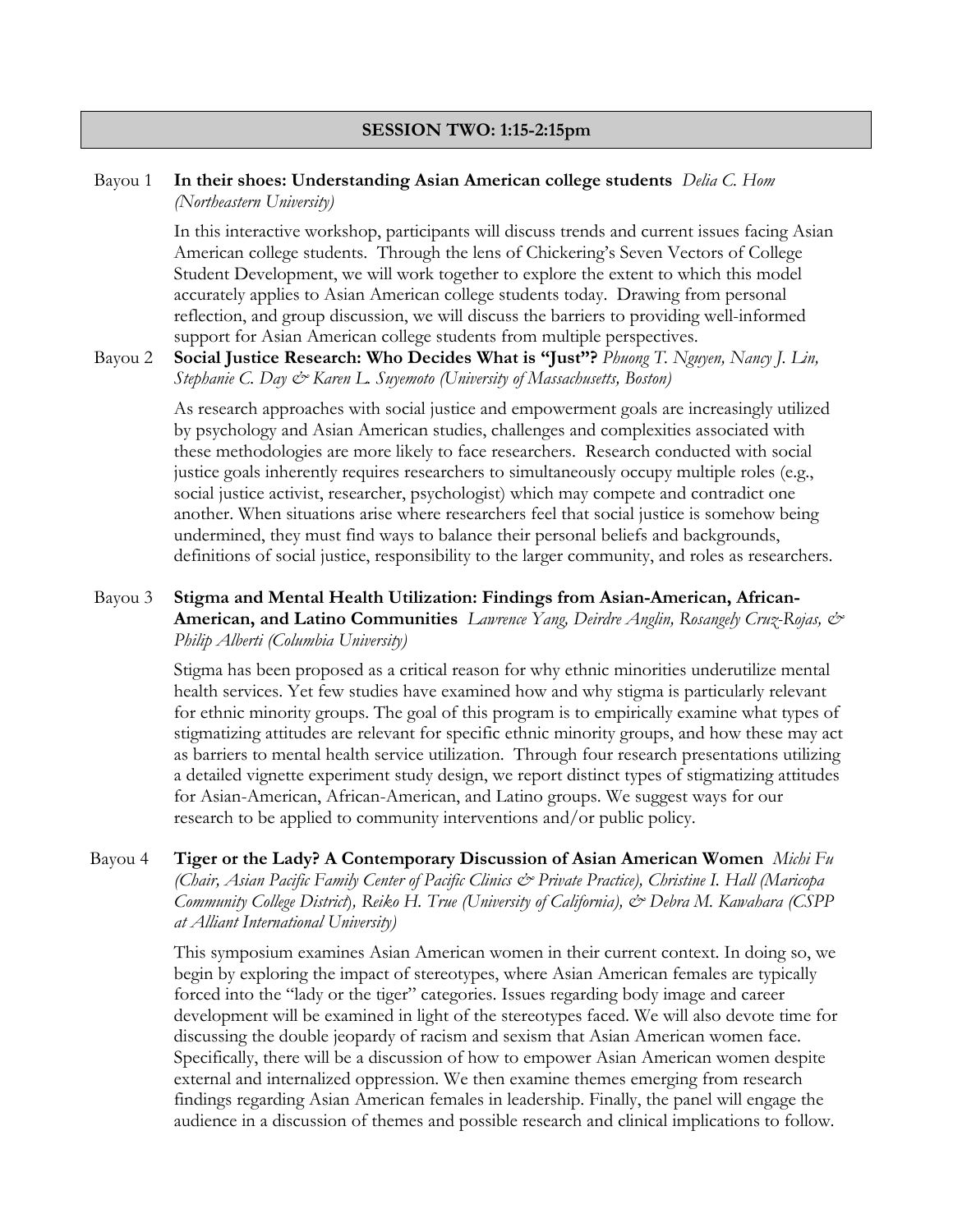# **POSTER SESSION: 2:30-3:40pm ATRIUM**

# **Announcement of Student Travel Award Winners & Launch of the** *Handbook of Asian American Psychology (2nd Ed).*

The AAPA celebrates the publication of the 2nd edition of the *Handbook of Asian American Psychology*, edited by past AAPA president Frederick T. L. Leong and AAPA members Angela Ebreo, Lisa Kinoshita, Arpana G. Inman, Lawrence H. Yang, and Michi Fu! We will be holding a reception during the poster session, where you can purchase your own copy for 20% off the retail price, and get it signed by one of the editors! **Due to the generosity of the editors, 100% of the proceeds will be donated to the AAPA.** 

#### **Poster Presentations:**

- *Acculturation Narratives of Japanese Immigrant Women: A Qualitative Study (*Makiko Deguchi & Ramsay Liem, Boston College)
- *Adopted Korean Americans' Journey Back to Korea: Are They Ready? (*Kimberly J. Langrehr, University of Wisconsin-Milwaukee)
- *Art in Therapy: An aesthetic experience to foster connections with Asian Indian children* (Leela Banerjee, Chicago School of Professional Psychology)
- *Asian American Men and the Endorsement of Stereotypes* (Victoria T. Do)
- *Asians' help seeking attitudes and behaviors* (Seong-in Choi & Lawrence Gerstein, Ball State University)
- *Black Asian relations: A model for a university based intervention* (John Tawa, Jesse J. Tauriac, & Karen L. Suyemoto, University of Massachusetts, Boston)
- *Bridging the gap with international students* (Chun-Chung Choi & Yu-Ping Huang, University of Florida)
- *Cancer Screening and Acculturation among Filipino American women* (Celine M. Ko, San Diego State University/University of California San Diego; Vanessa L. Malcarne, San Diego State University; Georgia R. Sadler, University of California San Diego; Rebecca Moores, University of California San Diego Cancer Center; & John Moores University of California San Diego Cancer Center)
- *Causal attributions of mental health problems by Filipino Americans* (Phillip D. Akutsu, Rebecca O'Brien, & Eleanor Castillo, University of Michigan)
- *Clients' Experiences in Cross-Racial Therapeutic Dyads: Recommendations for Therapists Working with Racially Different Clients* (Shihoko Hijioka, New School for Social Research; Doris F. Chang, New School for Social Research; Patricia Yoon, New School for Social Research; Alexa Berk, New School for Social Research; Jennifer Suero, New School for Social Research; Jonathan Kaplan, Pratt Institute)
- *Creating Connections Between Psychology and Vietnamese American Studies* (Phuong T. Nguyen & Karen L. Suyemoto, University of Massachusetts, Boston)
- *Cultural Context's Impact on Asian Americans' Attitudes toward Help Seeking* (Huaiyu Zhang & Frederick T.L. Leong, University of Tennessee)
- *Cultural Differences in Parental Emotion Socialization* (Noriel E. Lim, University of Illinois at Urbana, Champaign)
- *Dual-minority Status and Psychological Stress among Gay Asian Americans* (Yung-Chi Chen, City University of New York)
- *Family Influences and Experiences of Belonging and Exclusion with White and Black Peer Groups in Asian American Youth* (Grace S. Kim & Karen L. Suyemoto, University of Massachusetts, Boston)
- *Finding a voice in Shakti: A therapeutic approach for Hindu Indian Women* (Neha Navsaria & Suni Petersen, Temple University)
- *Is pan-national identity desired in the Asian community?*(Seunghee Kwon, Indiana University)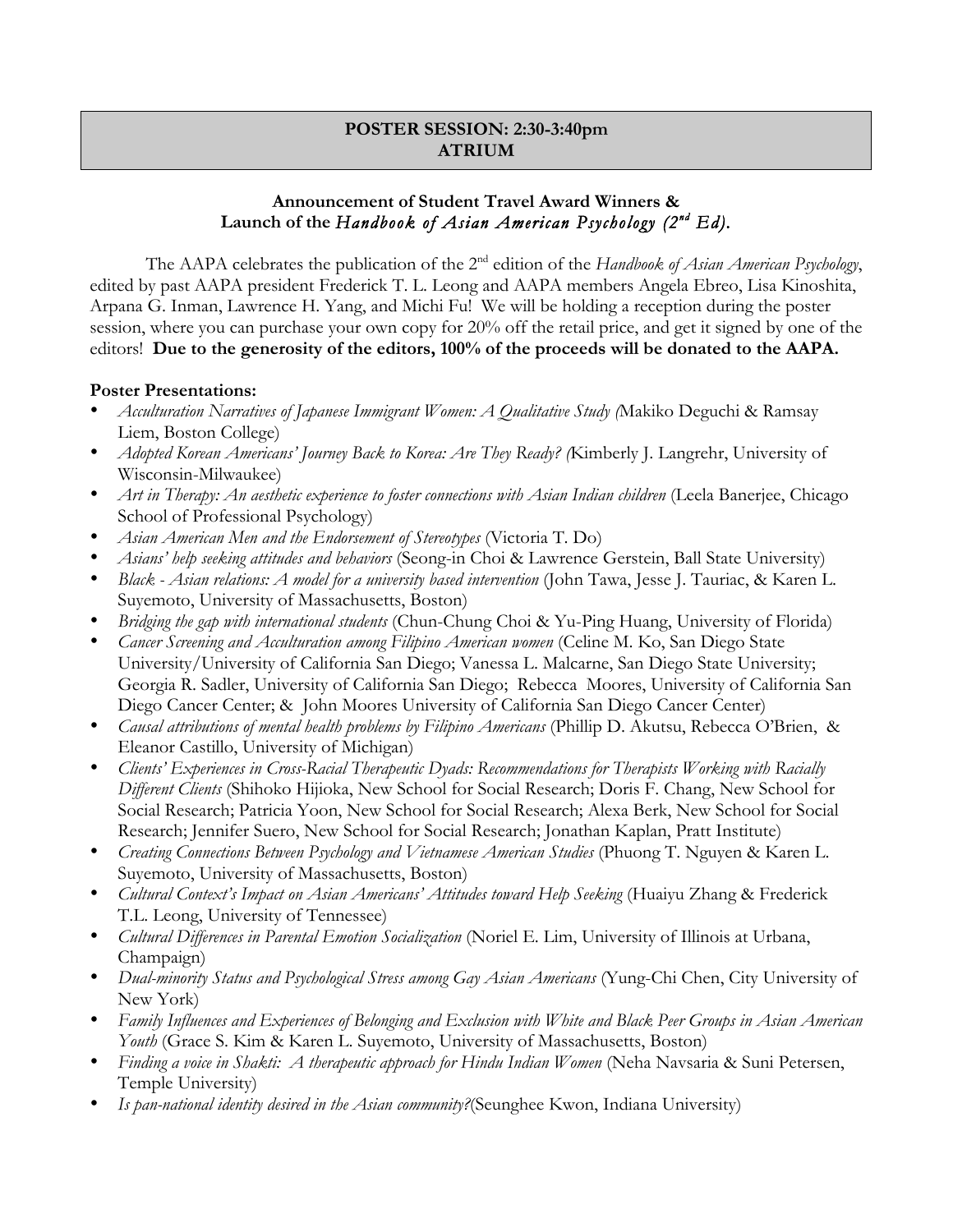# **Poster Presentations (cont.):**

- *Linguistic investigations of Asian Americans' psychosocial functioning* (Joel Wong, Kimberly Tran, & Andre Lai, The University of Texas at Austin)
- *Masculinity, Asian Values, Acculturation and Mental Health of Filipino-American Men* (G. Gonzales, University of Oregon; Lucila Ramos-Sanchez, Santa Clara University; Kimberly Tran, The University of Texas at Austin; Brad Roeder, University of Denver)
- *Math achievement among Asians and Asian-Americans: The teaching and learning of mathematics* (Annika Skakich, Lakshmi Narayanan, Cathy Dunn, & Shanker Menon, Florida Gulf Coast University)
- *Mental Health of South Asians: A Community Psychology Approach (*Marium Zafar, Wright State University)
- *Moderating Effect of Attachment on Acculturation Strategy and Adjustment* (Angela Eun Kang & Eric C. Chen, Fordham University)
- Resilience Strategies of South Asian Women Who Have Survived Child Sexual Abuse (Anneliese Singh, Georgia State University)
- *Risk Factors for Suicide Among Asian American College Students* (Arpana "Annie" Gupta & Frederick T. L. Leong, University of Tennessee)
- *South Asian Women: Coping With Cultural Values Conflict* (Anju Kaduvettoor, Arpana G. Inman, & Erika Klingensmith, Lehigh University)
- *Stress and Coping Processes of First-Generation Chinese American Adolescents and Their European American Peers: Analyses from the Perspectives of Cultural Background and Gender* (Yi-Hsing Claire Chiu, St. John's University)
- *The Validity and Clinical Utility of the MMPI-2 Clinical and Content Scales with Vietnamese Psychiatric Patients* (Tam Dao, Mike Railey, & Huang L. Chang, Florida State University)

# **MENTORING RECEPTION: 3:45-4:45pm ATRIUM**

A great way for students to find and connect with mentors is to attend the AAPA Mentor-Mentee Reception! The purpose of this reception is to connect Asian American students or young professionals with more established faculty or mental health professionals. Students and professionals are matched according to similar areas of interest, and enjoy an afternoon coffee/tea social hour together.

This year's event will be a new semi-structured social hour format. Mentors will be stationed at tables designated with a professional development topic. Mentees and mentors are free to mingle from table to table. This new format is aimed to better meet the multifaceted interests of our members and provide opportunity for self-initiated matching.

# ANNOUNCING A NEW MENTORING INITIATIVE!

This year our association applied for and obtained funding from the APA Commission on Ethnic Minority Recruitment, Retention, and Training in Psychology (CEMRRAT) to develop online mentoring within AAPA. The main goals of our proposal were to (1) foster professional relationships among graduate students, early career professionals, and mid-tolate career professionals; (2) provide guidance and information relevant to members' academic/research, training, and professional interests; and (3) discuss career, training, and professional development issues relevant to Asian American psychologists, including those issues related to race, ethnicity, and culture. We will be implementing the online mentoring project in the coming months and will be providing this as a new service to our members. Be on the lookout for our email updates and Calls For Participation.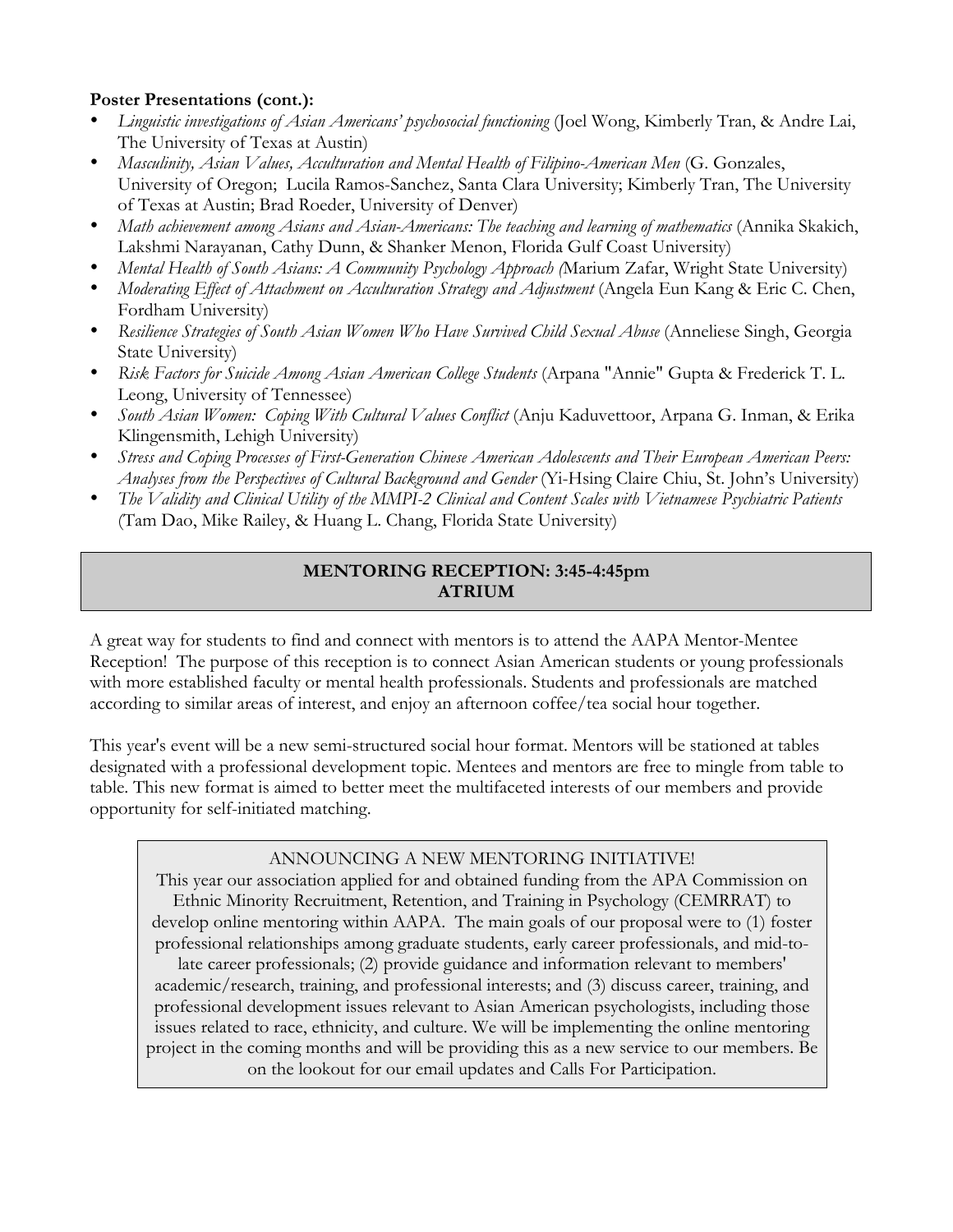#### **SESSION THREE: 5:00-6:00pm**

#### Bayou 1 **INVITED SESSION: Bridging communities of colors after Hurricane Katrina: The role of advocacy, policy, and community building** *Karen Chen (SPSSI James Marshall Scholar, American Psychological Association, Public Policy Office)*

This session will focus on past and current community building and advocacy efforts related to disaster preparedness, relief efforts, and mental health services, in the aftermath of Hurricane Katrina. Most of the Hurricane Katrina victims were people of color. Unfortunately, limited culturally and linguistically appropriate care contributed to poor mental health services and general services for many hurricane victims. In this session, we will discuss how you, as an Asian Americans health professional, can become an advocate for your community at local, state, and federal level and help ensure quality health care for people of color.

#### Bayou 3 **Generating a Movement within a Movement: Evidence Based Practices in Psychology and Cultural Competence**

*Nolan W. Zane, Stanley Sue (University of California - Davis),& Gordon C. Nagayama Hall (University of Oregon)*

The American Psychological Association recently adopted a policy that defined evidence-based practice in psychology (EBPP) as "the integration of the best available research with clinical expertise in the context of patient characteristics, culture, and preferences." This interactive session will initiate discussions among clinicians, researchers, and mental health policy-makers on how to develop more effective research strategies and innovative clinical practices to address cultural competence issues in EBPPs. The session will focus on devising strategies to build clinical practice/research networks that can more effectively stimulate responsive clinical research on culturally competent EBPPs for Asian Americans and other ethnic minority clientele.

#### Bayou 4 **INVITED SESSION: AAPA Dissertation Award Symposium** *Chair/Discussant: Arpana Inman (Lehigh University)*

- *Joyce P. Chu, Award Winner*—Why it might be OK for Asian American men to tuck away those emotions: Culture and ethnicity as moderators of the link between emotion non-expression and health
- *Cheri L. Philip, Honorable Mention—*Validation of the Asian American Racial and Ethnic-specific Identity Index (AR/EII): Examining racial and ethnic-specific identity in Asian Americans
- *Sing Kiat (Rachel) Ting, Honorable Mention—*Effect of Language and Culture on Bilingual Chinese Self-description, Negative Emotional Description and Perspective on Depression